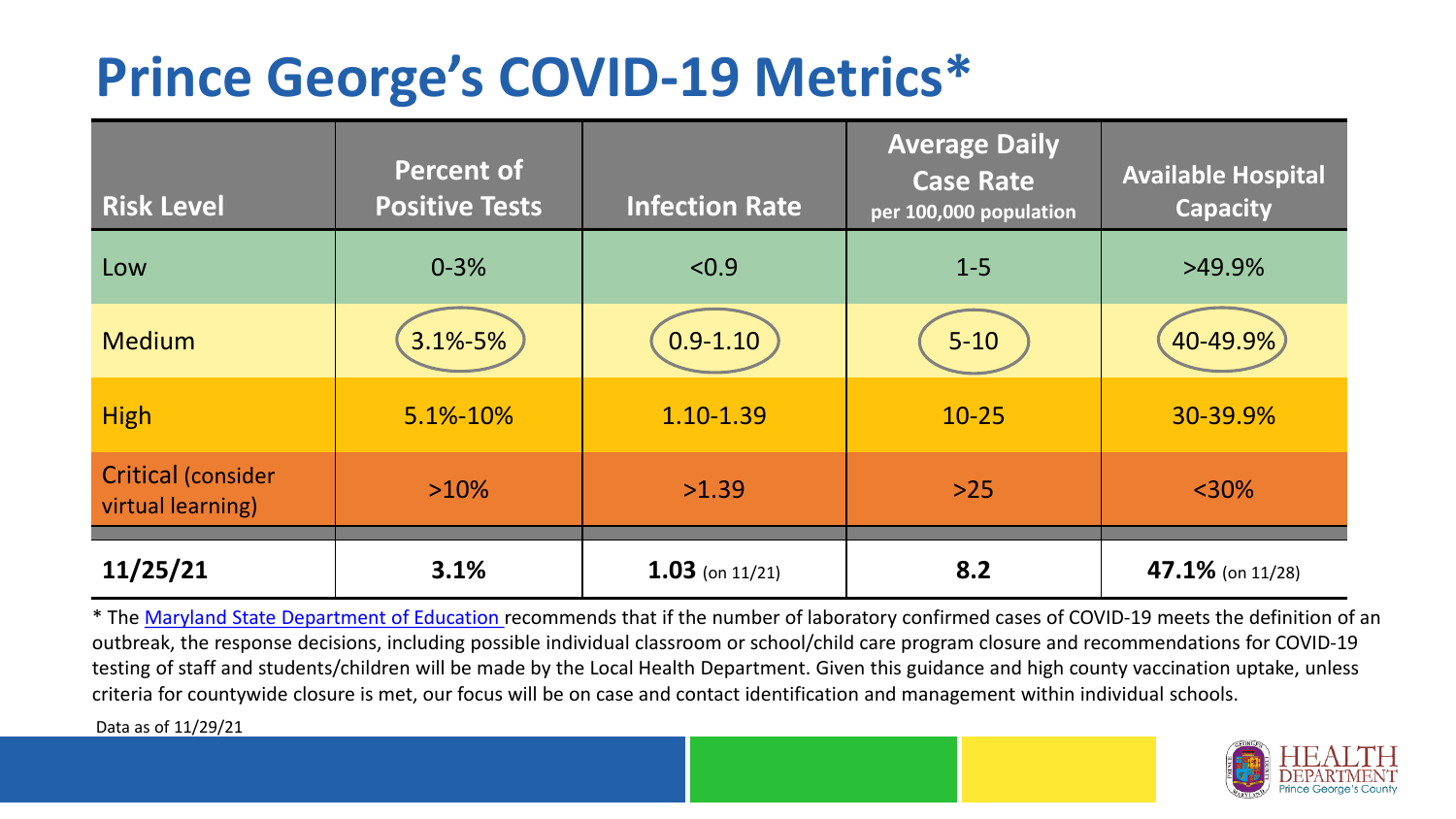# **COVID-19 Community Transmission and Vaccination**

Per the [CDC updated guidance for COVID-19 Prevention in K-12 Schools,](https://www.cdc.gov/coronavirus/2019-ncov/community/schools-childcare/k-12-guidance.html) vaccination is considered the leading prevention strategy for those who are eligible, and **Prince George's County exceeds the percentage of U.S. vaccinations for ages 12 and above**. The CDC also emphasizes using multiple prevention strategies together consistently, included universal indoor masking, as needed based on the level of community transmission and vaccine coverage.



\*County-specific data as of 11/29/21; all other data accessed on 11/29/21 at:<https://covid.cdc.gov/covid-data-tracker>

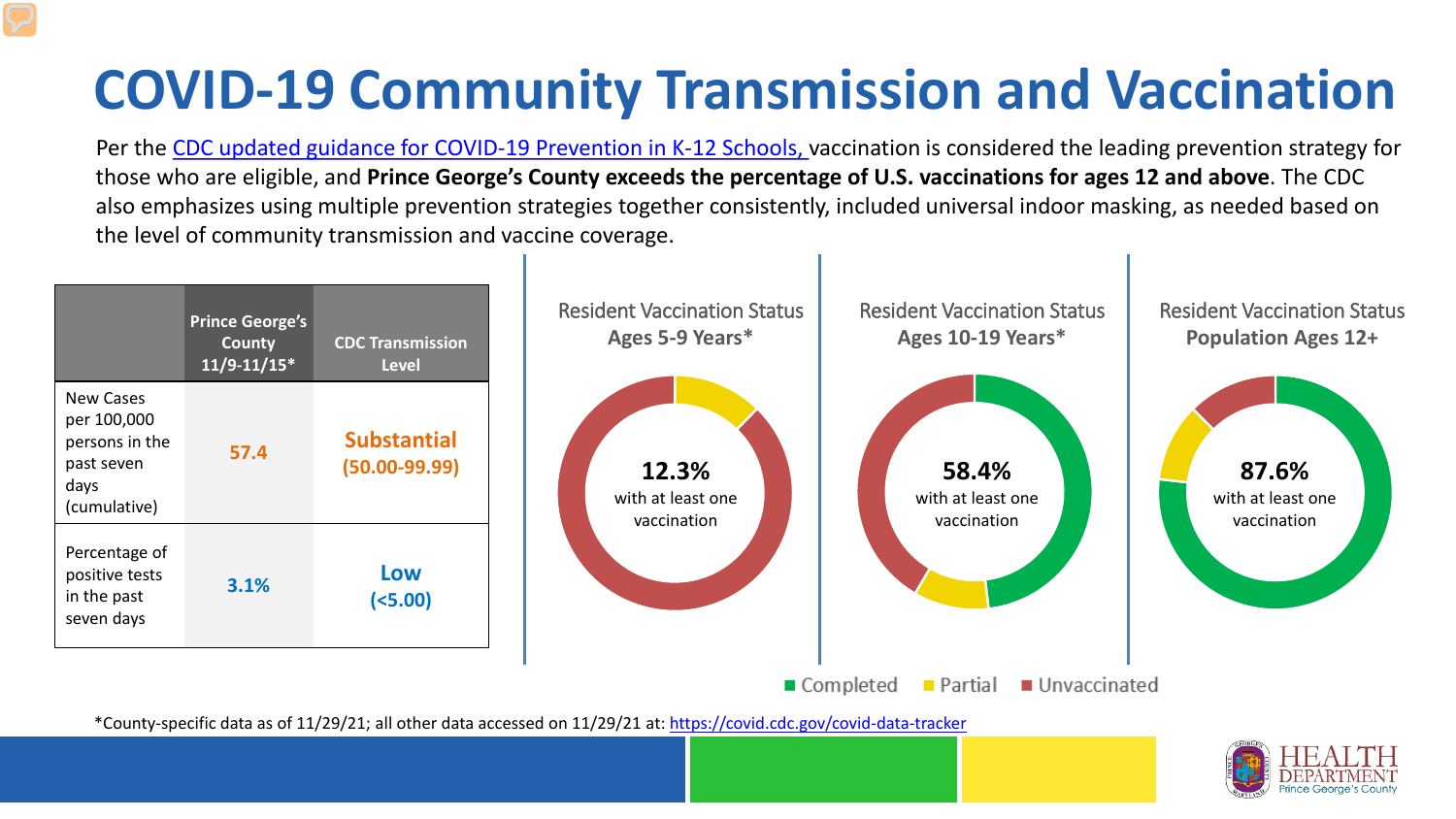### **Testing: Percent Positive** (past 7 days by test date)

The percent of tests returning as positive for county residents was 3.1% in the middle of last week. **We have increased to over 3.0% for the first time since the beginning of October.** 

**Percent of Positive COVID-19 Tests by Date Collected** (as of 11/29/21)

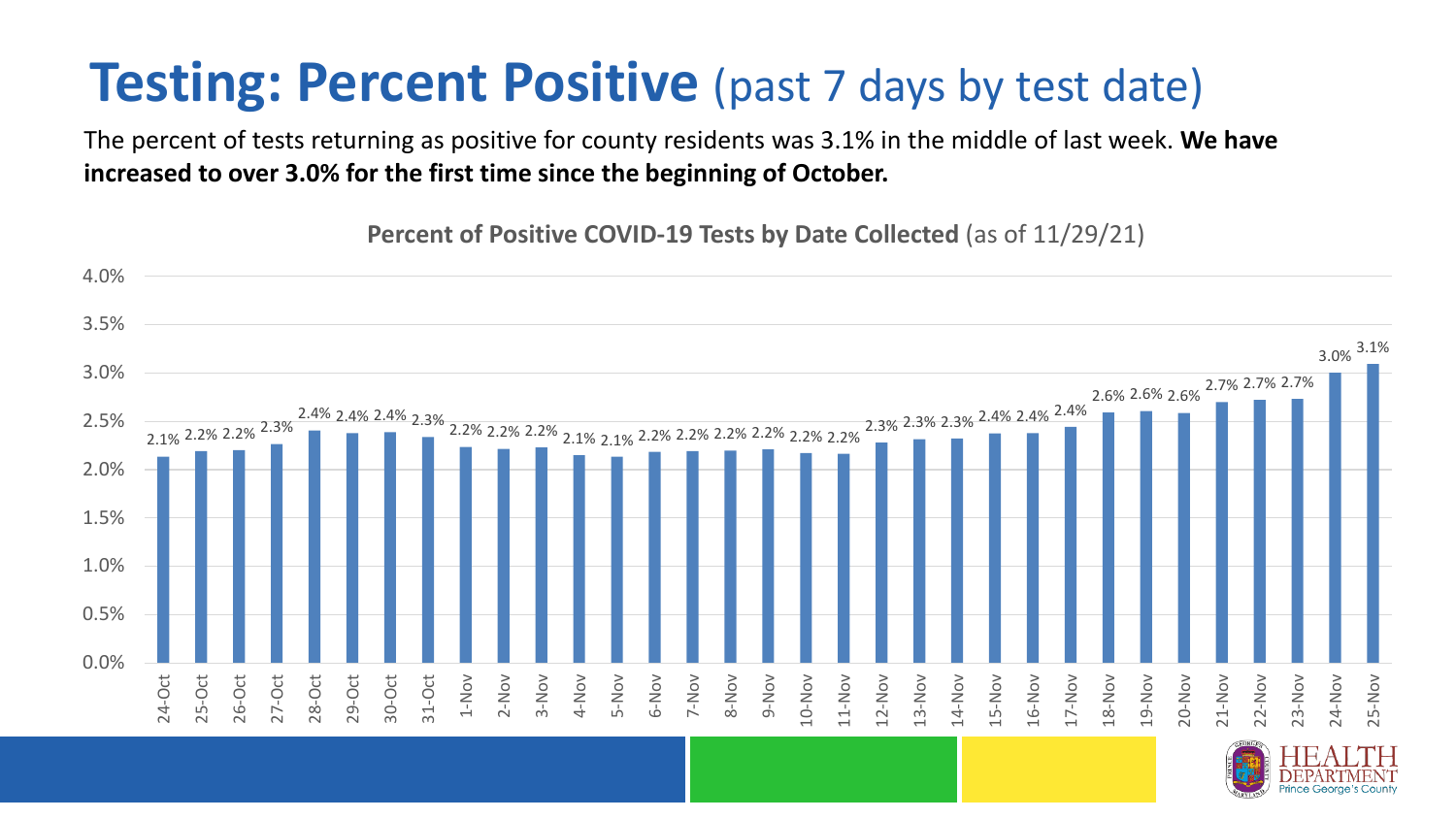### **Infection Rate for Prince George's County**



### **Estimated by ovidActNow.org**

Accessed 11/29/2021. Each data point is a 14-day weighted average. Presented as the most recent seven days of data as a dashed line, as data is often revised by states several days after reporting.

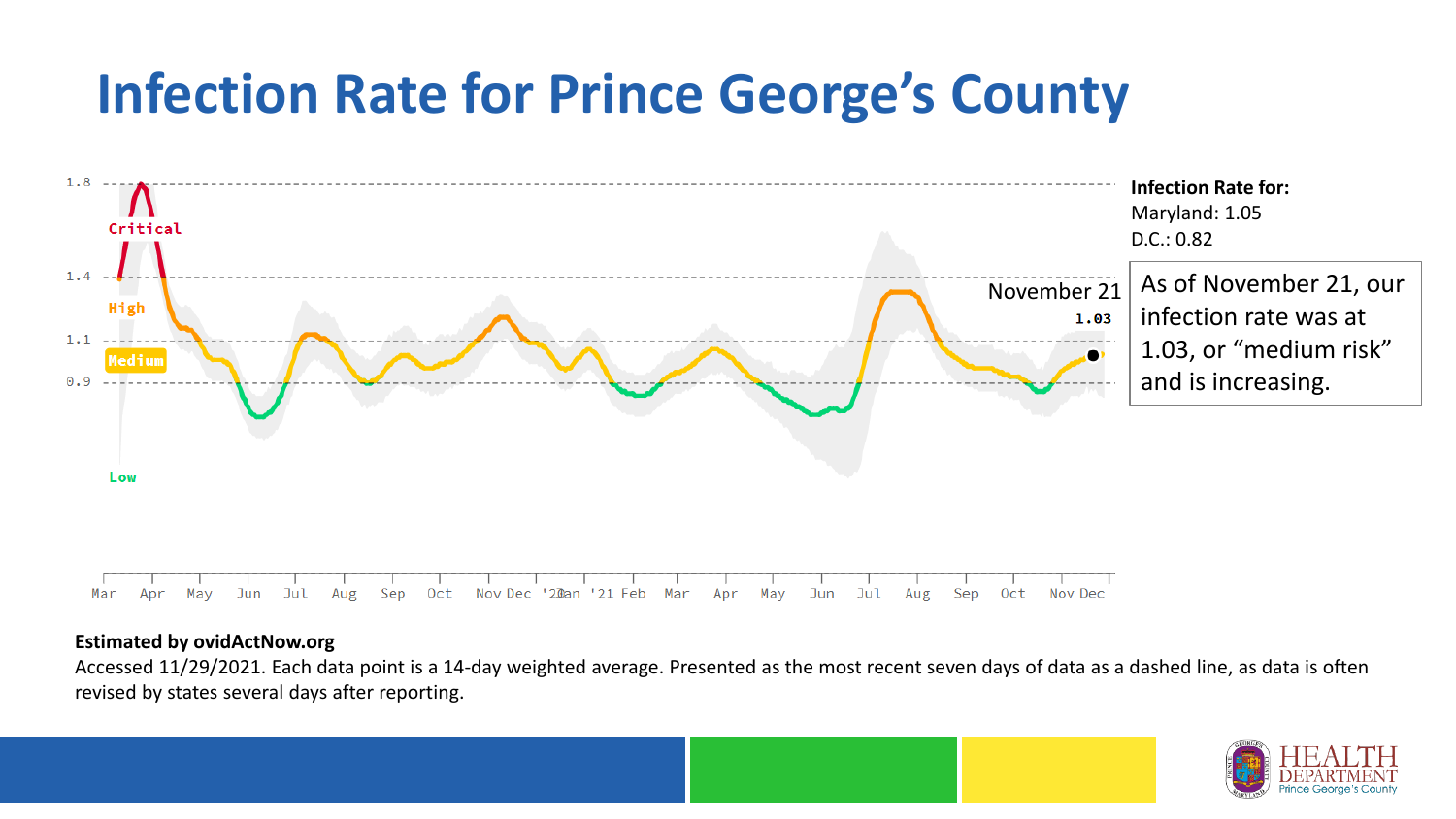### **Average Daily Case Rate** (7-day Average by test date)

**The daily case rate in the middle of last week was 8.2 new cases per 100,000 resident.** While this looks lower than the previous days this is due to lower testing and identified cases on the holiday last week. Our case rate overall has crept up over the last couple of weeks.

**Average New COVID-19 Cases Per Day Per 100,000 Residents**



Data as of 11/29/21